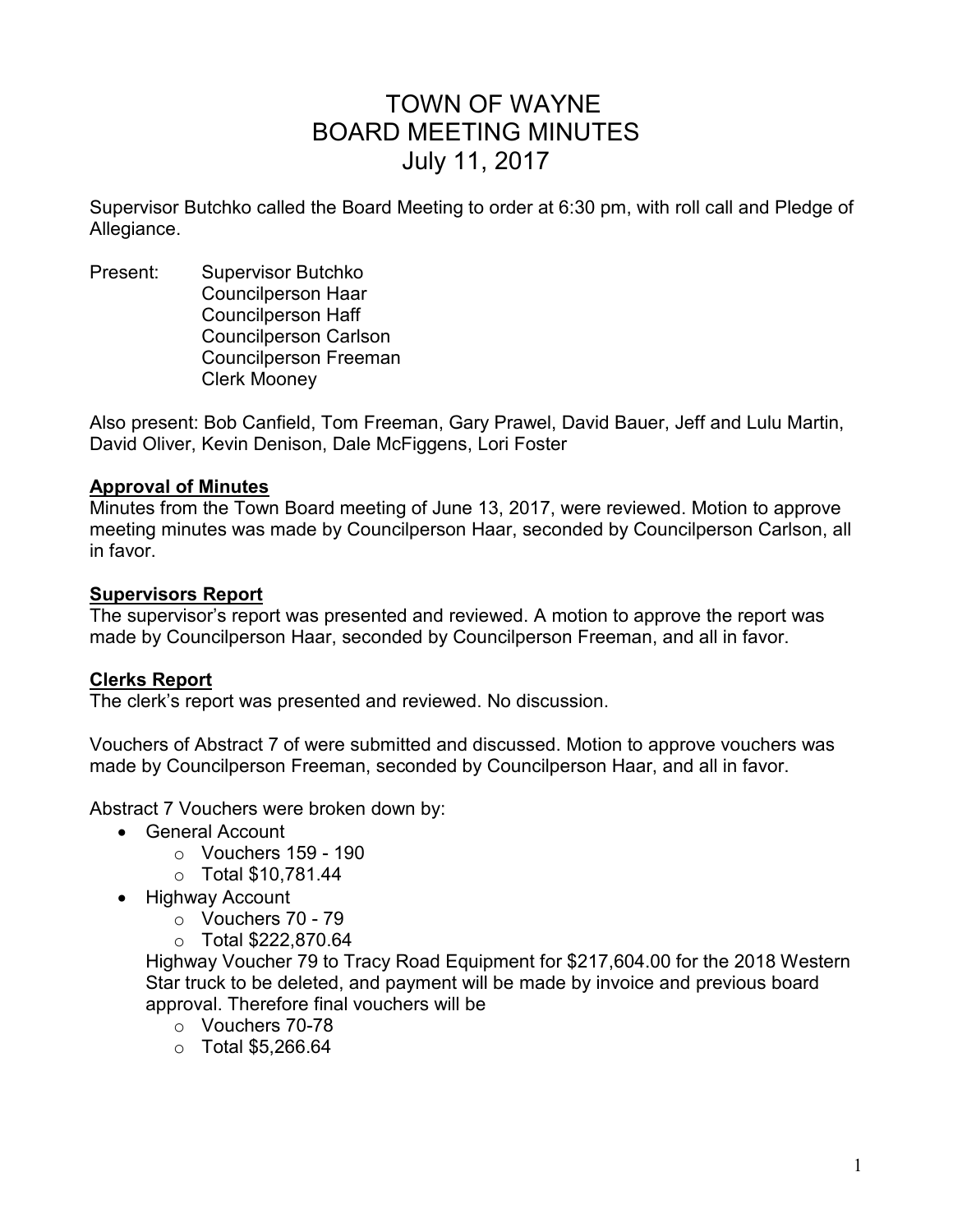- TA Account
	- o Vouchers 28 32
	- o Total \$7,129.38
- SL Account
	- o Voucher 7
	- $\circ$  Total \$194.23

# **Justice Report**

Justices reports were reviewed. No discussion.

Justice Prawel and Court Clerk Candice King will conduct the yearly audit as required by Section 2019-a of the Uniform Justice Court Act and present it at the August or September board meeting.

By law, the court must have a hearing loop system installed. The annual JCAP Grant is strongly recommending that if the court does not yet have such a system installed, that the monies from the grant be used to install one. Justice Prawel suggested we include the whole room in the hearing loop installation, not just the court section. Supervisor Butchko will follow up on the type of system that will best fill our needs and the cost of such a system.

Justice Prawel shared that the County Sheriff's Department, thanks to Sheriff Allard, will make court bailiffs available to any requesting judge, at the town's expense. Mr. Prawel suggests there will probably be only 3-6 times a year they would be needed. There is already contractual amount budgeted (A1110.48), and this amount will be used to pay for bailiffs when needed. The board agrees.

# **Assessor**

The assessor, Mr. Oliver, presented an overview and a breakdown of the final tax roll. The breakdown showed percentages of lots, and assessed value of those lots, in a variety of combinations, such as residential waterfront, residential non-waterfront, and farm lands.

Mr. Oliver and Supervisor Butchko have been working on the issue of 'paper roads' in the Sylvan Beach area. The town will sell these surplus property paper roads to interested adjacent land owners. 'Easements' can also be sold this way. Right of Ways cannot and will not be sold. Some landowners are combining subdivided lots to include these and smaller, non-conforming lots to make a larger lot.

# **Highway Superintendent Report**

The highway journal was presented and discussed.

The mid-year budget for the highway department was reviewed. The fleet plan was also reviewed. Because Highway Superintendent Bauer is down on his estimated year expenses, the plan would be to start looking for a new truck to replace the '07 GMC 1 ton truck. A motion was made by Councilperson Haff, seconded by Councilperson Carlson to have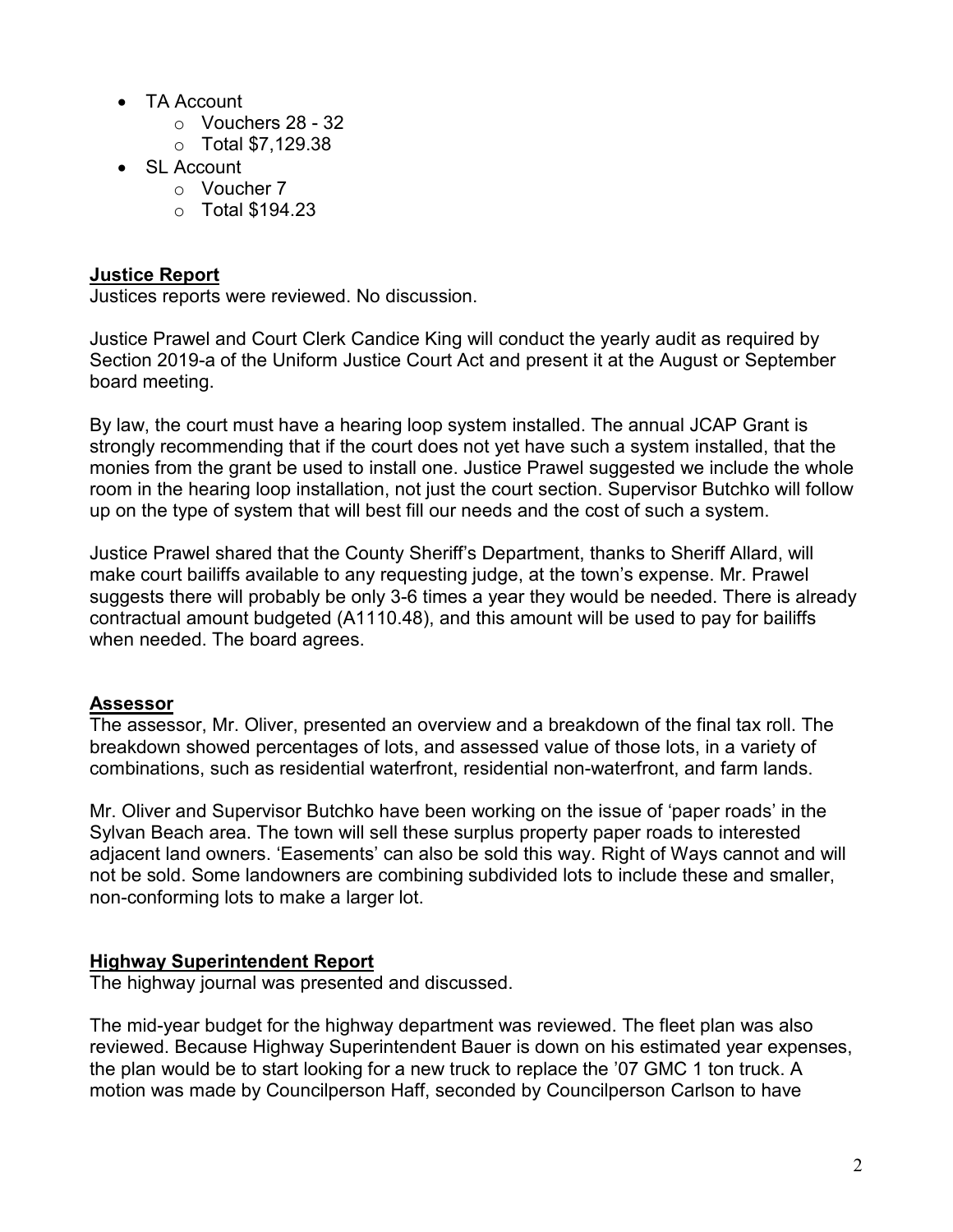Superintendent Bauer start looking at a new truck to replace the '07, not to exceed \$60,000. All in favor, with one abstention. Mr. Bauer will start preparing the older truck for sale.

Mr. Bauer will also start treating the new 2018 Western Star truck with rust retardant sealants on a regular basis.

## Supervisor's Mid-Year Budget Report

Supervisor Butchko presented the mid-year budget review. In most instances the review met the 50% expectations except for highway as noted above, and attorney fees of which the full amount budget has already been used. Some excess budgeted line items will not be used after changes in some objectives.

# **Code & Zoning Officer**

Review of monthly reports were presented. No discussion.

Supervisor Butchko presented an update of the Planning Board's Solar Sub-Committee's work on the new solar law preventing commercial solar installations in non-commercial areas. This is in response to the moratoria the town enacted last fall. There will be a public hearing prior to the next board meeting in August to discuss the proposed law.

Clerk Mooney confirmed that via an email received this afternoon, the state accepted the towns Unified Solar Permit Application.

## **Watershed**

Report was presented and no discussion.

KWIC received a grant for invasive species control, with the goal of keeping the starry stonewort organism in the outlet canal and prevent contamination of the rest of the lake.

## **Dog Control Officer**

Dog License Report reviewed. No discussion.

A motion to make Elizabeth Kenyon an assistant DCO to assist Megan Pifer was made by Councilperson Haar, seconded by Councilperson Haff, and all in favor.

## **History Group**

Report was presented and no discussion.

## **Other Business**

Resident Kevin Denison questioned his responsibility to clean out the ravine that opens onto State Rt 54 because the ravine is on his property. Highway Superintendent Bauer will meet with him, review the situation and suggest solutions.

Resident Lulu Martin questioned the \$7000 donation to the library. Informed this is an annual donation to the Fred and Harriet Taylor Hammondsport Library, which is the Town of Wayne's library.